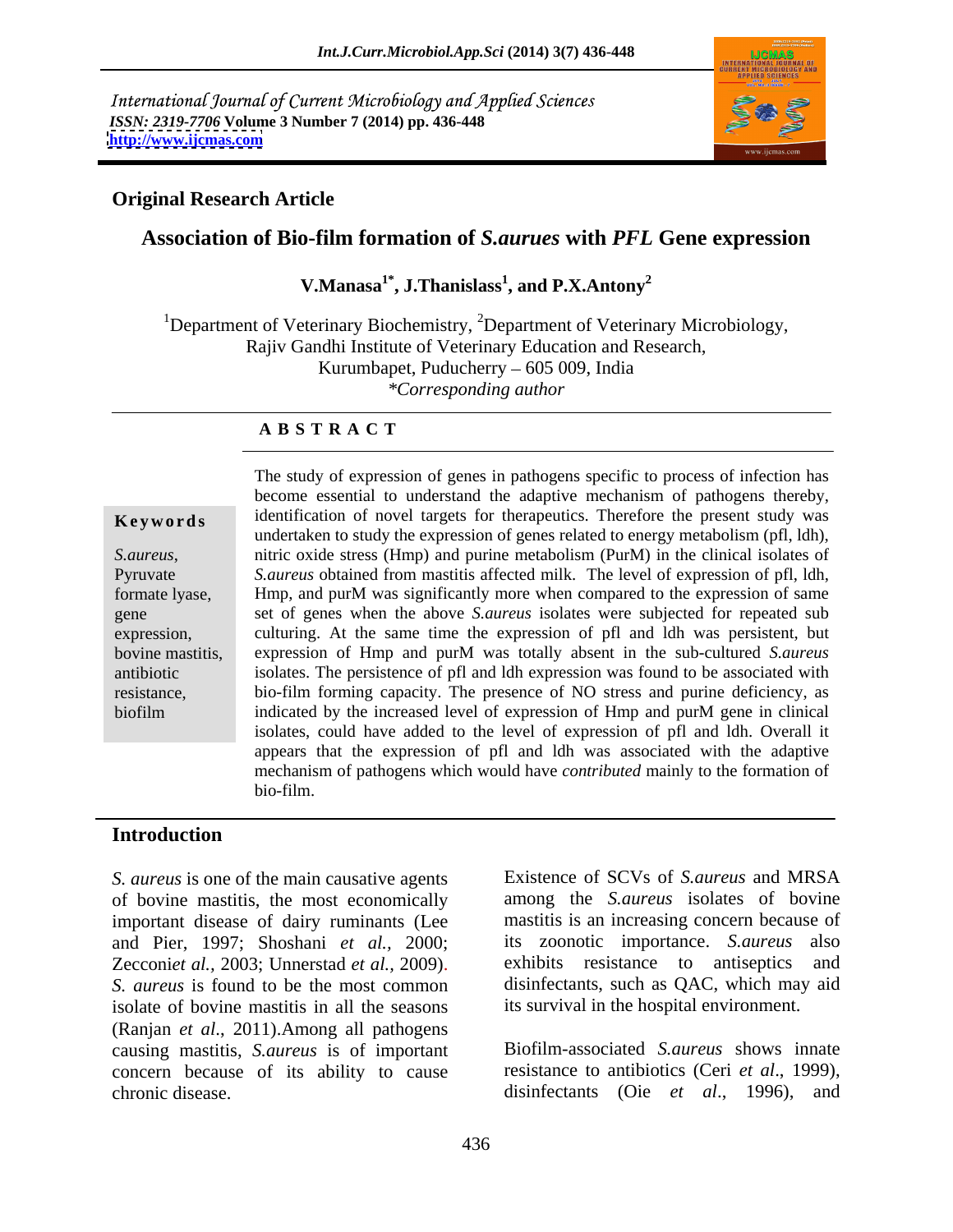clearance by host defenses (Shiau and Wu, 1998).Biofilm facilitates the adherence and colonisation of Staphylococci on the **Collection of samples** mammary gland epithelium, also immunological defences and to the difficulty of pathogen eradication, often resulting in persistent infections (Baselga *et al*., 1993; Arciola *et al*., 2001; Cucarella *et al*., 2002; ability to evade and influence the host immune system becomes the most notable feature of *S.aurues* and becomes difficult to the processed for isolation of bacterial RNA<br>control using conventional antibiotic another aliquot was used for

The specific and general defense isolated from the samples which were mechanisms of *S. aureus* are based on sophisticated pathways of signal was used for gene expression studies. transduction, which subsequently trigger changes in gene expression (Falko *et al.,* 2008). Tissue specific (udder and / or its **associated mastitis cases** secretion) gene expression studies of *S. aureus* may help to identify the antimicrobials or drug targets that can effectively treat the *S.aureus* to overcome the existing problem of multidrug resistance (Milla *et al.,* 2009; Wienrick *et al*., 2004). Therefore the following study was and only the gram positive cocci which were undertaken to study the gene expression of pfl, ldh candidate gene related to anaerobic respiration, Hmp-indicator of NO stress and PurM- candidate gene related to purine biosynthesis. So far, studies in this direction were undertaken in *in vitro* system. But, this study was undertaken with the help of clinical isolates obtained from mastitis milk in order to understand the molecular mechanism of defense against the host in *in vivo* condition. Further, the study on naturally infected cases are much more valuable than experimentally induced per the method of Helling*et al*., (1974). conditions as the field samples truly reflect the field condition where ultimately tools developed are going to be applied. using the set of primers given the Table 1.

## **Materials and Methods**

## **Collection of samples**

contributing to the evasion of the A total of 62 milk samples were collected in 2004; Zadoks *et al.*, 2002; Vasudevan *et al.*, Animal Welfare, Puducherry. The collected<br>2003; Brouillette *et al.*, 2005; Fox *et al.*, samples were transported in an ice pack and<br>2005; Melchior *et al.*, 2006).Therefor control using conventional antibiotic therapy. identification of *S.aureus* and its isolation sterile vials from clinical mastitis affected cattle by aseptic conditions from teaching hospital RIVER, and the dispensaries under the Department of Animal Husbandry and Animal Welfare, Puducherry. The collected samples were transported in an ice pack and stored at  $4^0C$  until further processing.  ${}^{0}C$  until further processing. Samples were divided into two equal aliquots. One aliquot was immediately processed for isolation of bacterial RNA and another aliquot was used for the for repeated sub-culturing. Bacterial RNA confirmed to be infected only with *S.aureus*

## **Isolation and identification of** *S.aureus* **associated mastitis cases**

Samples positive for the genus Staphylococcus were identified upon streaking and incubation of mastitis milk on Mueller Hinton agar with 7% sodium chloride. Gram staining was then performed arranged in clusters were considered and these individual colonies from the culture plates were streaked on Mueller Hinton agar and incubated overnight at  $37^{\circ}$ C to obtain °C to obtain good growth of the bacterium. A loop full of obtained culture was inoculated in 2ml Luria broth, incubated overnight at  $37^{\circ}$ C and from °C and from this final culture of Staphylococcus species, DNA was extracted following the method described by Christensen *et al*., (1993) with modifications. The quality of DNA was then checked by Agarose Gel Electrophoresis as Polymerase Chain Reaction (PCR) was then performed for the detection of *S.aureus*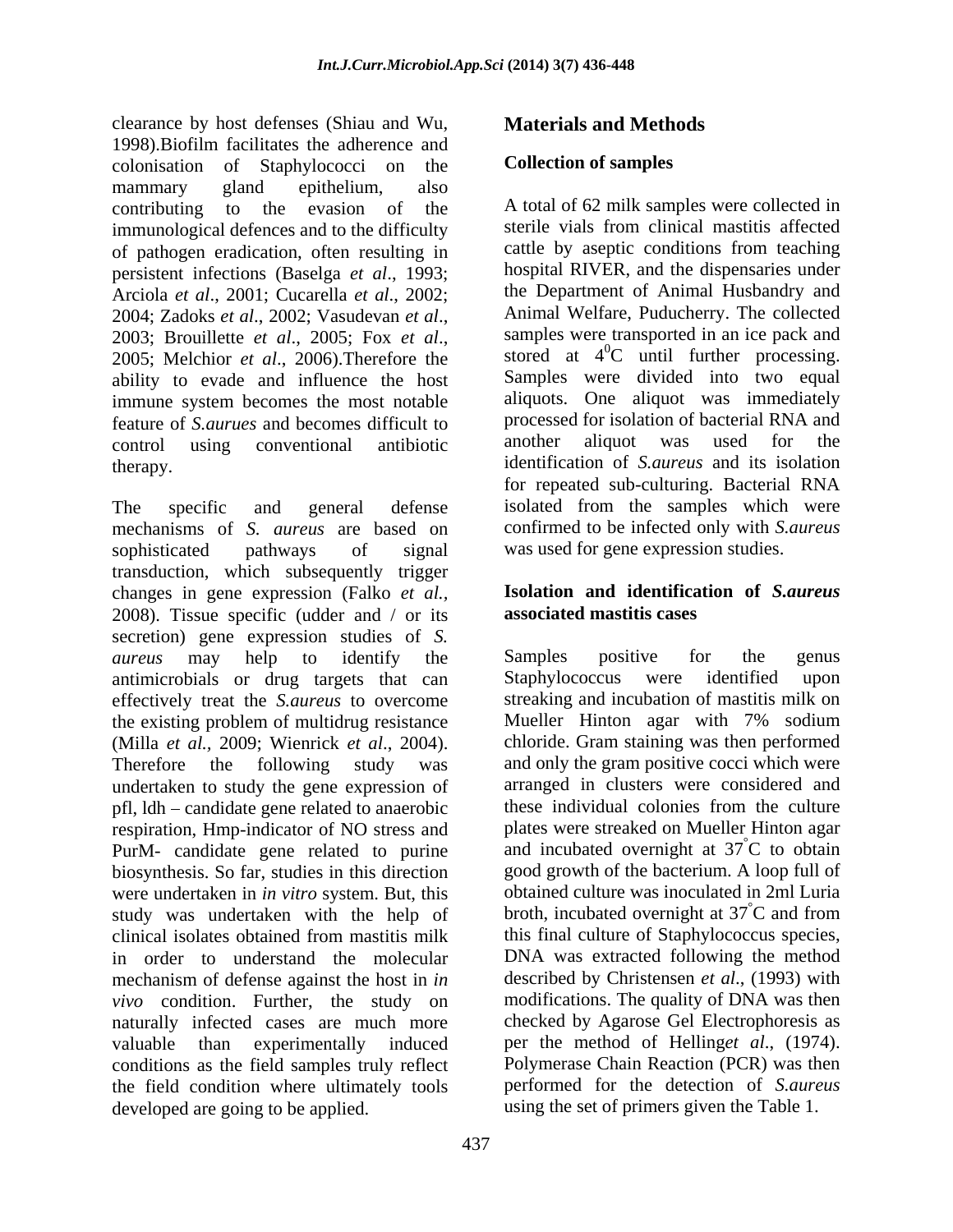The reaction mixture for PCR detection of Staphylococcus species contained, 5.0µl of DNA template (0.2µg/µl), 1.0µl of Primer using TRI reagent of Medox (as per the forward (20pmol/µl), 1.0µl of Primer reverse (20pmol/µl), 10.0µl of Master Mix modifications). The RNA pellet was (2X) and the final volume was made upto 20 resuspended in 80µl of DEPC treated water  $\mu$ l using Ultrapure water. PCR conditions and incubated at 60°C for 10 min to facilitate employed were Step 1: Primary denaturation  $-95^{\circ}$ C for 4 minutes, Step 2: Denaturation - stored at -80 $^{\circ}$ C until further use.  $95^{\circ}$ C for 45 seconds, Step 3: Annealing -55<sup>o</sup>C for 45 seconds, Step 4: Elongation - $72^{\circ}$ C for 45 seconds, Step 5: - 30 cycles of step 2 to step 4, Step 6: Final Elongation - The purity of RNA was measured by finding  $72^{\circ}$ C for 6 minutes. PCR for the detection of out the ratio of absorbance at 260nm and *S.aureus* was done the same way using 280nm. The concentration of RNA in µg/µl species specific primers. The PCR was calculated by multiplying the conditions employed were Step 1: Primary absorbance value at 260nm by the factor 40. denaturation - 94<sup>o</sup>C for 5 minutes, Step 2: Formaldehyde Agarose Gel Electrophoresis Denaturation - 94<sup>o</sup>C for 30 seconds, Step 3: of RNA was carried out to determine the Annealing -  $50^{\circ}$ C for 40 seconds, Step 4: integrity of RNA isolated as per Lam *et al.*, Elongation -  $72^{\circ}$ C for 40 seconds, Step 5: - 2012 with minor modifications. 30 cycles of step 2 to step 4, Step 6: Final Elongation -  $72^{\circ}$ C for 5 minutes. The Primer designing  $\rm ^{o}C$  for 5 minutes. The **Primer designing** amplified products were checked by agarose (1.5%) gel electrophoresis at100 volts for Complete genome sequence of *S.aureus* 45minutes. (Accession no. CP000046.1) available in the

The bacterial isolates which were identified as positive for *S. aureus* by PCR were stored in 15% glycerol broth at -80 $^{\circ}$ C for growth in **Determin**<br>*in vitro* culture **designed** *in vitro* culture.

## **Isolation of total RNA from bacterial cells**

Mastitis milk samples (5ml) maintained at  $4^{\circ}$ C were taken in sterile centrifuge tubes (pre-cooled) and centrifuged at 6000 x g for 5 minutes at 4 °C. The fat layer was removed<br>with a sterile swab and whey protein was  $Hmp(57^{\circ}C)$ ,  $PurnM(57^{\circ}C)$  and 16s rRNA with a sterile swab and whey protein was removed carefully not disturbing the pellet.The pellet was washed once with PBS, centrifuged at 6000 x g for 5 minutes at  $4^{\circ}$ C. The supernatant was decanted and the final pellet contains the bacterial cells from which

the RNA was isolated. Isolation of total RNA from bacterial cells was carried out manufacturer's protocol with slight modifications). The RNA pellet was dissolution of RNA. RNA samples were stored at -80°C until further use.

## **Analysis of quality of RNA isolated**

 $^{\circ}$ C for 40 seconds, Step 5: - 2012 with minor modifications. out the ratio of absorbance at 260nm and was calculated by multiplying the integrity of RNA isolated as per Lam *et al*., 2012 with minor modifications.

## **Primer designing**

**Storage of** *S.aureus* **isolatesin glycerol** for the genes (*pflB, ldh1, Hmp and PurM*). **broth** The primers were designed using Primergene bank was used to design the primers BLAST [\(http://www.ncbi.nlm.nih.gov/](http://www.ncbi.nlm.nih.gov/) tools/primer-blast/).

## **Determining the specificity of the primers designed**

°C were taken in sterile centrifuge tubes and LH were used as template and PCR was amplification of  $pflB(58\degree C)$ , *ldh1* (56 $\degree C$ ), °C. of the above genes were custom sequenced The specificity of the primers designed was determined by doing PCR using these primers. DNA isolated from samples 43, M1 performed.Annealing temperatures for the amplification of *pflB*(58°C), *ldh1* (56°C)*, Hmp*(57°C)*, PurM*(57°C) and *16s rRNA*  $(56^{\circ}$ C) were standardized. The PCR products (14 samples) obtained by the amplification by Eurofins Genomics India Pvt. Ltd., Bangalore. Finally, the sequence obtained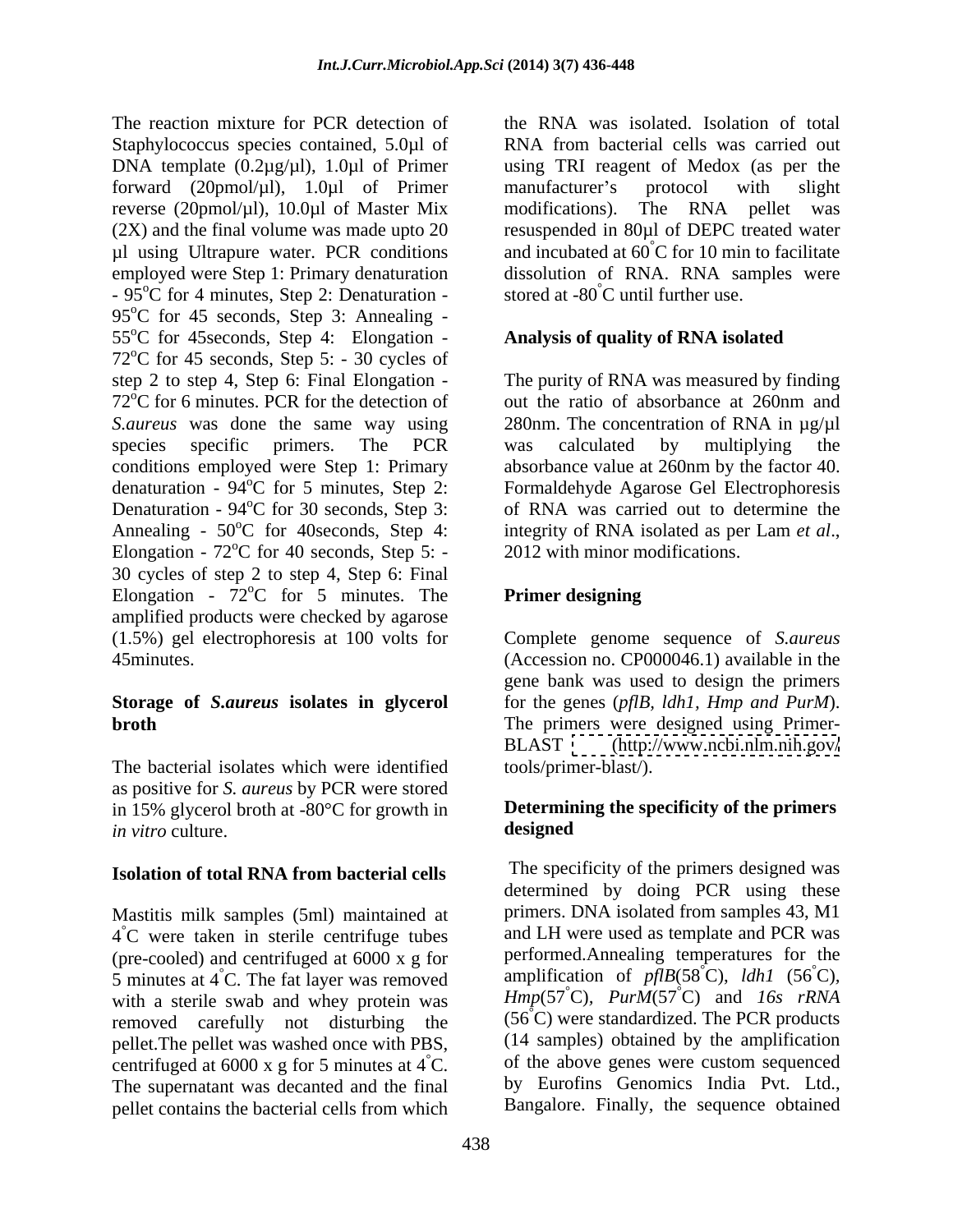BLAST[\(http://blast.ncbi.nlm.nih.gov/Blast](http://blast.ncbi.nlm.nih.gov/Blast)). With the help of BLAST score and e-value,

Set of primers used for RT-PCR means of one step RT-PCR using gene amplification of *pflB, ldh1, Hmp and PurM*genes of *S.aureus* are listed in Table 3. expression in the clinical isolates grown in RNA samples used for one-step RT-PCR *in vitro* was semi-quantified using Quantity were adjusted to the uniform concentration of 100ng/µl. The expression of *16s rRNA* was used as positive control. The reaction mixture for one step RT-PCR was carried out in a total volume of 25 µl containing 5.0 µl of RNA(100 ng/100µl) in 0.2ml PCR **Semi-quantification of RT-PCR amplified** tubes. RNA (5µl) (100ng/µl) was taken in a **Products:** The level of gene expression separate tube and centrifuged for 10 seconds observed in the *S.aureus* isolates (Group1) at 10,000 rpm and was incubated at 65 °C for and the corresponding *S.aureus* isolates 5 minutes in a Thermocycler (Eppendorf) to grown in *in vitro* culture (Group2) were denature the RNA. The denatured RNA was compared by semi-quantification of RT immediately cooled in ice for 5 minutes. PCR amplified products. The level of gene Above reaction mixture (20µl) was added to expression was semi-quantified using the denatured RNA so that the final volume Quantity One software (Bio-Rad). The level will be 25µl. This final mixture was of gene expression was expressed in centrifuged again for 10 seconds at 10,000 rpm. expression of *16s r RNA* gene.

The final reaction mixture was subjected for PCR employing annealing temperature of 56°C (*16s rRNA*), 58  $\rm^{\circ}C$  (*pfIB*),  $\rm 56^{\circ}C$  (*Ldh1*),  ${}^{\circ}C$  (*Ldh1*), 57°C (*Hmp*and *PurM*).Agarose Gel The clinical isolates of *S. aureus* which were Electrophoresis for RT- PCR amplified stored in glycerol broth were revived and products was carried out and the amplified bio-film forming capacity was detected DNA product was visualized under using tissue culture plate (TCP) method as transilluminator and documented.

## **Study of gene expression in the clinical isolates of** *S. aureus* **grown in** *in vitro*

glycerol broth and in which the the*pflB*gene expression was studied were revived and the

was subjected for sequence analysis using bacteria were continuously grown *in vitro* by the specificity of the sequence was in 5ml of luria broth and incubated over ascertained. night was used for RNA isolation. The **RT-PCR amplification** 100ng/µl. This RNA was used to study the repeated sub-culturing for 10 times. Finally, these sub-cultured bacteria were inoculated concentration of RNA was adjusted to gene expression of *pflB*and other genes by specific primers. The level of gene One software (Bio-Rad)

## **Comparison of the level of gene expression**

arbitrary units after deducting the level of

## **Detection of bio-film formation in the clinical isolates of** *S. aureus*

per Mathur*et al*., (2006).

## **Statistical analysis**

**culture** Students' paired t test (Nemeth *et al.*, 2004) The clinical isolates of *S. aureus* stored in level of gene expression (in terms of p was used to calculate the difference in the value) between the two groups.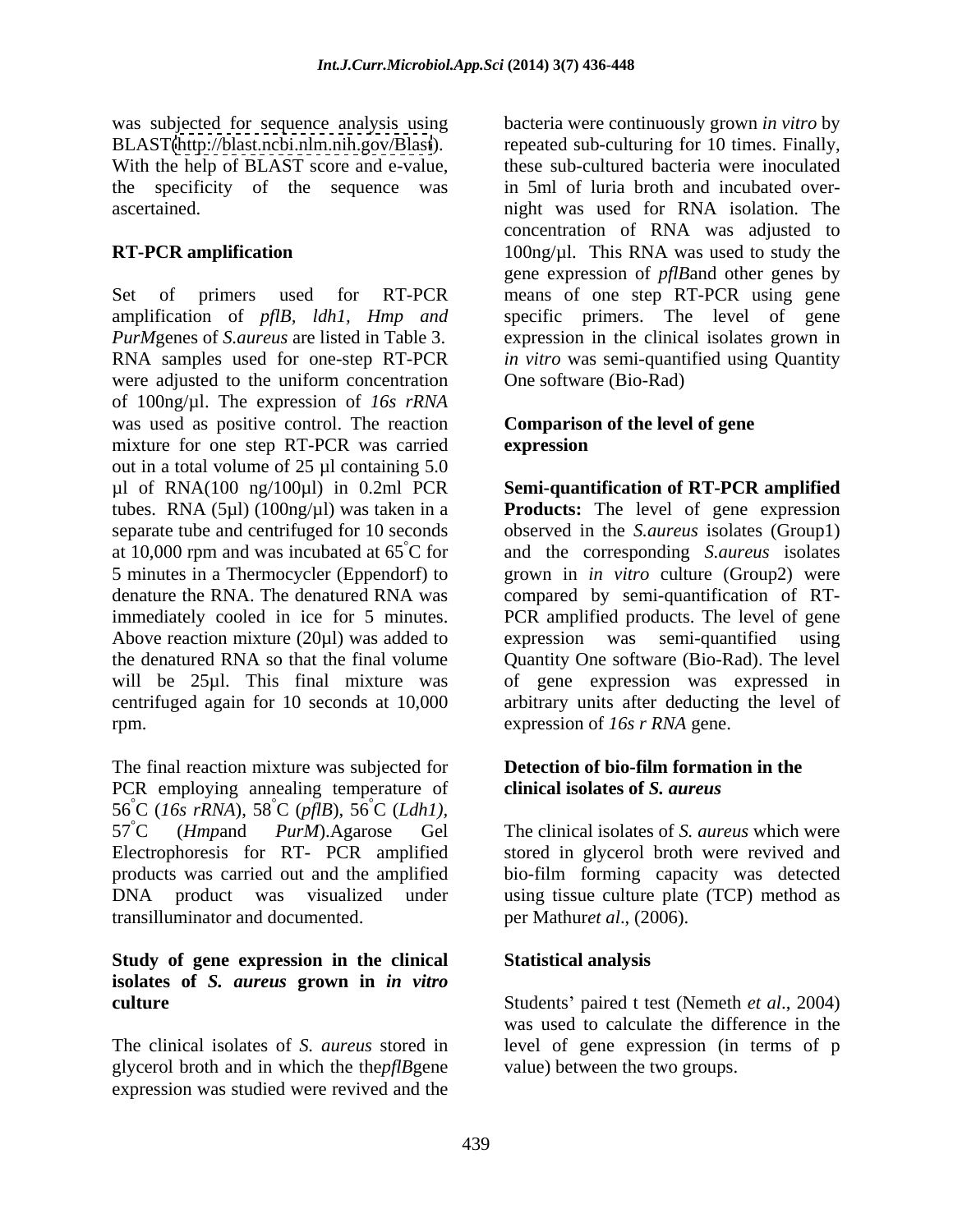## **Screening of samples and identification of** *S.aureus* **associated mastitis samples**

All the milk samples collected were subjected for bacterial culture and the microorganisms were identified up to the repeated sub-culturing. The expression of species level Out of 62 samples 29 samples Hmp and purM gene is detected only in species level. Out of 62 samples, 29 samples (46.8%) were positive for *Staphylococcus* sp. by culture and staining. Twenty seven samples (93.1%) out of these 29 were positive for *Staphylococcus* genus by PCR using genus specific primers (*16s rRNA*).

The isolates confirmed by PCR as Staphylococciwere further subjected to PCR using primers specific for *nuc* gene of *S.aureus*. Out of 27 *Staphylococcus* sp., 15 (55.6%) were positive for *S.aureus*, of which six isolates were used for the  $study(Fig.1).$ 

## **Confirmation of specificity of the primers designed**

PCR conditions for the amplification of candidate genes selected for the study were standardized using the gene specific primers. All the primers designed were found to amplify the expected target as indicated by the size of the PCR product (*16s rRNA*- 202bp; *pflB*-177bp; *ldh1*-147bp; *Hmp*- 209bp; *PurM*-253bp). The specificity of the sequence was confirmed by sequence and its with the gene bank entries of corresponding genes (data not shown).

# **Expression of genes- 16s rRNA, pfl,ldh,** enzyme that gets elevated in *S. aurues* during<br> **EXPLACE:** anaerobic conditions involving in

electrophoresis and A260/A280 ratio were lactate dehydrogenase enzyme (Fuchset al., subjected for RT-PCR for 16s rRNA, pfl, 2007). ldh, Hmp and purM genes and level of gene

**Results and Discussion** expression was semi-quantified using 16s rRNA expression as a positive control(fig.2a  $\&$  2b).

> The level of pfl and ldh is more in clinical isolates but the level of expression is significantly decreased when adopted to repeated sub-culturing. The expression of Hmp and purM gene is detected only in clinical isolates but the expression was absent in sub-cultured isolates. The results are shown in figure 3a & 3b, 4a & 4b, 5 and 6. The semi-quantified level of expression is depicted in the table 3.

## **Detection of Bio-film formation**

Of the six isolates subjected for the detection of bio-film forming capacity, five isolates were found to be positive for biofilm forming capacity. Further those isolates found to be consistent with the expression of pfl and ldh. The results are shown in figure 7.

The adaptive response of *S.aureus* to mammary tissue while causing mastitis was studied in terms of expression of gene involved in the energy metabolism(pfl, ldh), nitric oxide stress (Hmp) and purine metabolism(purM) by comparing with the expression of above genes in the clinical isolates which were adopted to the *in vitro* culture on repeated sub-culturing.

analysis which had detected 100% identity **Hmp and purM** anaerobic conditions involving in Total RNA isolated from bacterial cells with of energy. *S.aureus* recycle NADH by proven quality based on denaturing gel reducing pyruvate to lactate with the help of The level of expression of pfl and ldh was more in the clinical isolates, but the level of expression was diminished in isolates adopted to *in vitro* culture. Pfl is the major enzyme that gets elevated in *S.aurues* during anaerobic conditions involving in fermentation pathway, acts as a main source lactate dehydrogenase enzyme (Fuchs*et al*., 2007).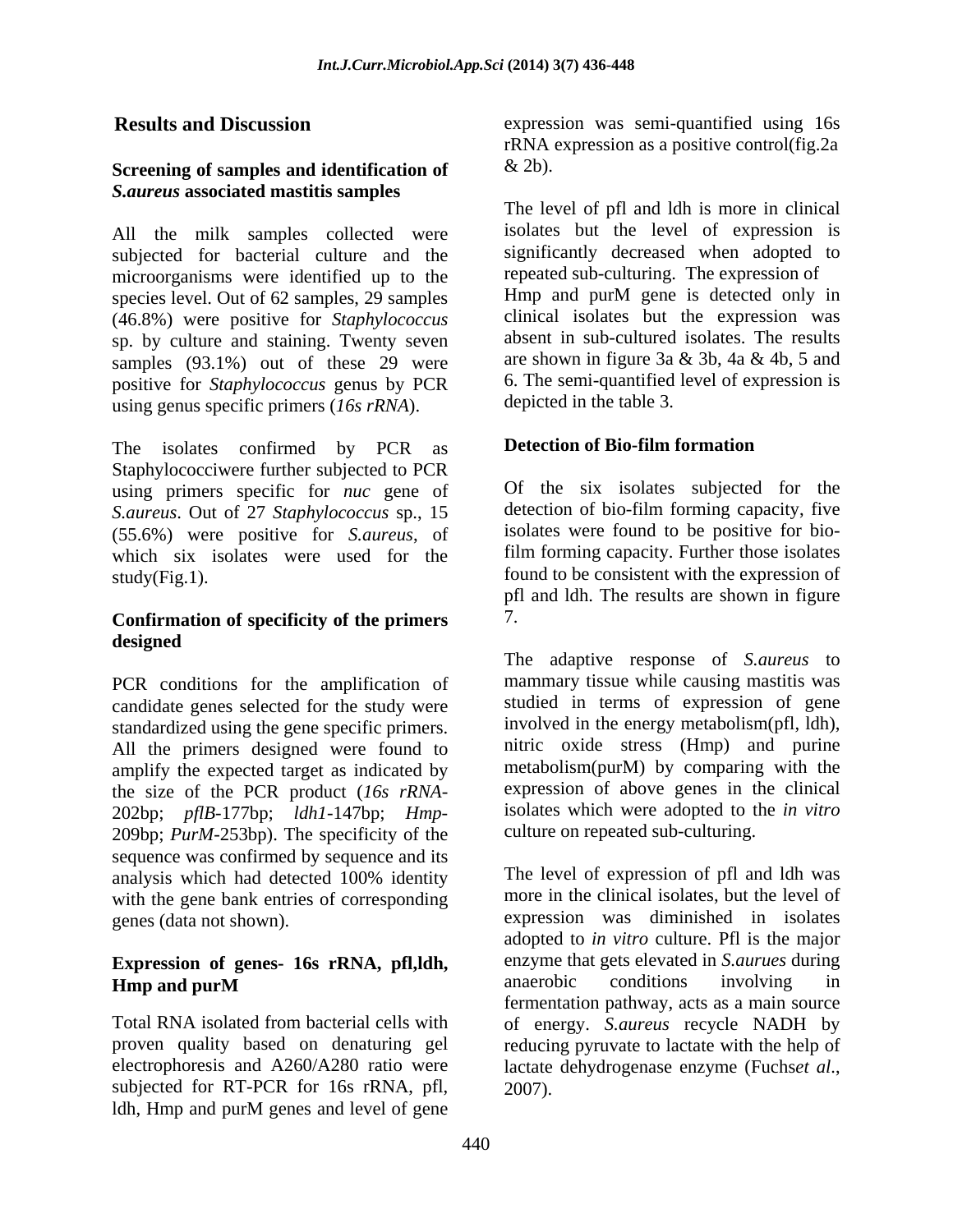| <b>Primer sequence</b> $(5^3 \rightarrow 3^3)$<br><b>Target</b><br>  Organism                                  | Expected<br><b>Product</b><br>Size |
|----------------------------------------------------------------------------------------------------------------|------------------------------------|
| Genus specific<br>AACTCTGTTATTAGCGAAGAACA<br>Forward                                                           |                                    |
| $\big $ Staphylococcus $\big $ 16S rRNA                                                                        | 756bp                              |
| (Zhang $e$<br>  CCACCTTCCTCCGGTTTGTCACC<br>Reverse<br>  $al., 2004$ )                                          |                                    |
| GCGATTGATGGTGATACGGT<br>S.aurues<br>Nuc gene<br>Forwarc<br>(Brakstad et<br>AGCCAAGCCTTGACGAACTAAAGC<br>Reverse | 270 bp                             |

## **Table.1** Primers used for the detection of *S.aureus*

## **Table.2** Primers used for the RT-PCR amplification of *pflB, ldh1, Hmp, PurM*  and *16s r RNA* genes of *S.aureus*

| Target gene |                | Primer sequence $(5' \rightarrow 3')$ | <b>Expected</b> |
|-------------|----------------|---------------------------------------|-----------------|
|             |                |                                       | product size    |
| p f l B     | Forward        | GAACGTGGCGGCATGTGGGA                  |                 |
|             | Reverse        | AGCTTCACAAGCTGCTTTCGCCA               | 177bp           |
| Ldh1        | Forward        | CGAAGCGTTCGATGTTGCGCC                 |                 |
|             | Reverse        | TGCGCTTTGCCCTCAGGACG                  | 147bp           |
| Hmp         | <b>Forward</b> | GCGTTGTCATGATGGCTTGCGA                |                 |
|             | Reverse        | GCTGCGCCTGTAGGTGGATTCG                | 209bp           |
| PurM        | Forward        | AGGGCTTGCGTCAAGTGGCAT                 |                 |
|             | Reverse        | AGCAGCATATCCGGCTGGCAA                 | 253bp           |
| 16s rRNA    | Forward        | AAGCCTGACGGAGCAACGCC                  |                 |
|             | Reverse        | TACGCGCGCTTTACGCCCAA                  | $\sqrt{202bp}$  |

**Table.3** Semi-Quantified values of *16s rRNA, pflB, ldh1, Hmp and PurM* gene expression in *S. aureus* associated with mastitis milk and in *S. aureus* isolates grown in *in vitro* (Values: Mean  $\pm$  S.D)

| Name of the | <b>Level of Expression of Gene</b> |                                   |               |
|-------------|------------------------------------|-----------------------------------|---------------|
| <b>Gene</b> | <i>S.aureus</i> isolated from      | <i>S.aureus</i> isolates grown in | p value       |
|             | mastitis milk $(n=6)$              | $vitro(n=6)$                      |               |
| 16s rRNA    | $142.50 \pm 3.62$                  | $143.67 \pm 5.01$                 |               |
| PfIB        | 145.50±8.07***                     | $74.83 \pm 10.05$                 | *** P < 0.001 |
| ldh1        | $118.83 \pm 17.54$ ***             | $69.33 \pm 5.96$                  | *** P<0.001   |
| Hmp         | $123.33 \pm 4.13$                  | $--$                              |               |
| PurM        | $120.00 \pm 5.18$                  | $--$                              |               |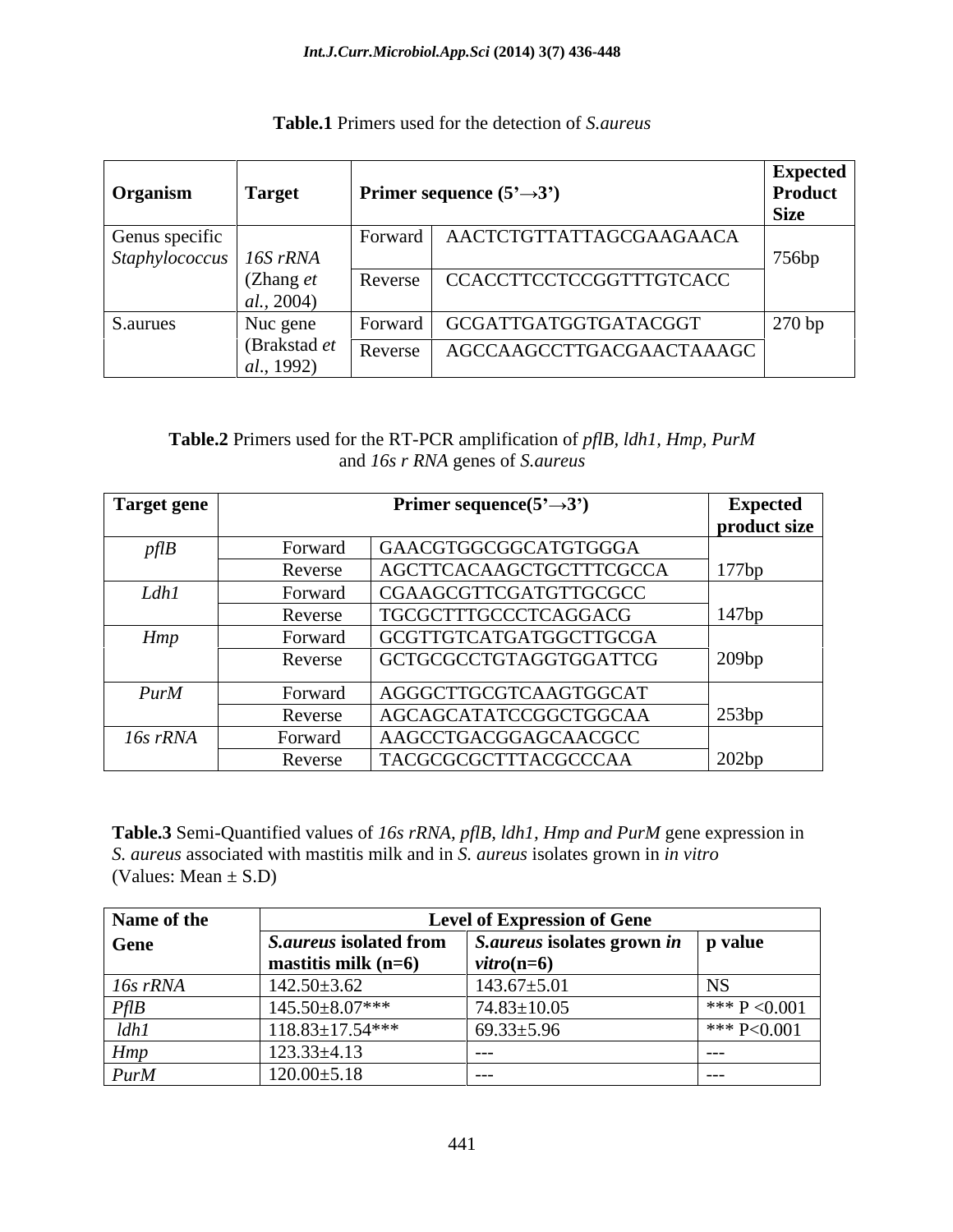**Fig.1** Detection of *S.aureus* based on amplification of *nuc* gene; Lane 1-4; 7 & 8: PCR Amplified products positive for *nuc* gene Lane 5: Negative control; Lane 6: 100bp DNA ladder and the state of the state of the state of the state of the state of the state of the state of the state of the state of the state of the state of the state of the state of the state of the state of the state of the



**Fig.2a** *16s rRNA* gene expression in *S. aureus* associated Lane 1, 3, 4, 5, 6, 7: RT-PCR product (202bp) Lane 1, 3, 4, 5, 6, 7: RT-PCR product (202bp)

with mastitis milk isolates grown in *in vitro* Lane 2: 100bp DNA ladder Lane 2: 100bp DNA ladder **Fig.2b** *16s rRNA* gene expression in *S.aureus*

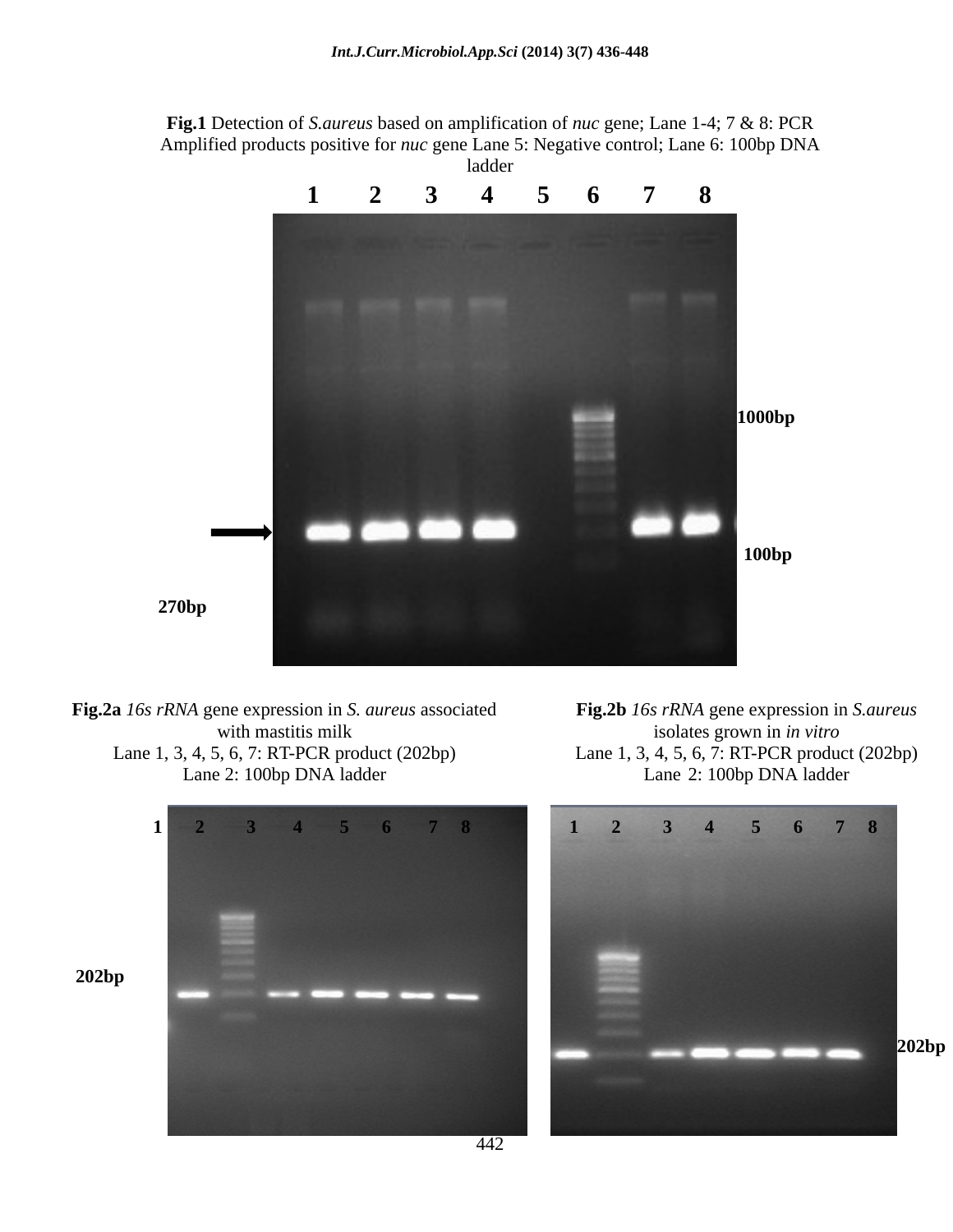**177bp Fig.3a** *pflB* gene expression in *S.aureus* associated<br>with mastitis milk grown in *in vitro* with mastitis milk subsets a series of the series of the series of the series of the series of the series of the series of the series of the series of the series of the series of the series of the series of the series of t Lane 2, 3, 4, 5, 8 & 11: RT-PCR product (177bp) Lane 7 & 9: 100bp DNA ladder **1 2 3 4 5 6 7 8 9 10 11 1 2 3 4 5 6 7 8** 

**Fig.4a** *Ldh1* gene expression in *S.aureus* associated Lane 1, 2, 3, 4, 5 & 8: RT-PCR product (147bp) Lane 6: 100bp DNA ladder

with mastitis milk  $\frac{\text{growth}}{1.2.2 \text{ P/T PGP}}$  (1.171) **Fig.4b** *Ldh1* gene expression in *S.aureus* isolates grown in *in vitro* Lane 1, 2, 3: RT-PCR product (147bp) Lane 6: 100bp DNA ladder

**177bp**





**Fig.3b** *pflB* gene expression in *S.aureus* isolates Lane 1, 2, 3, 4, 5 & 8: RT-PCR product (177bp) Lane 6: 100bp DNA ladder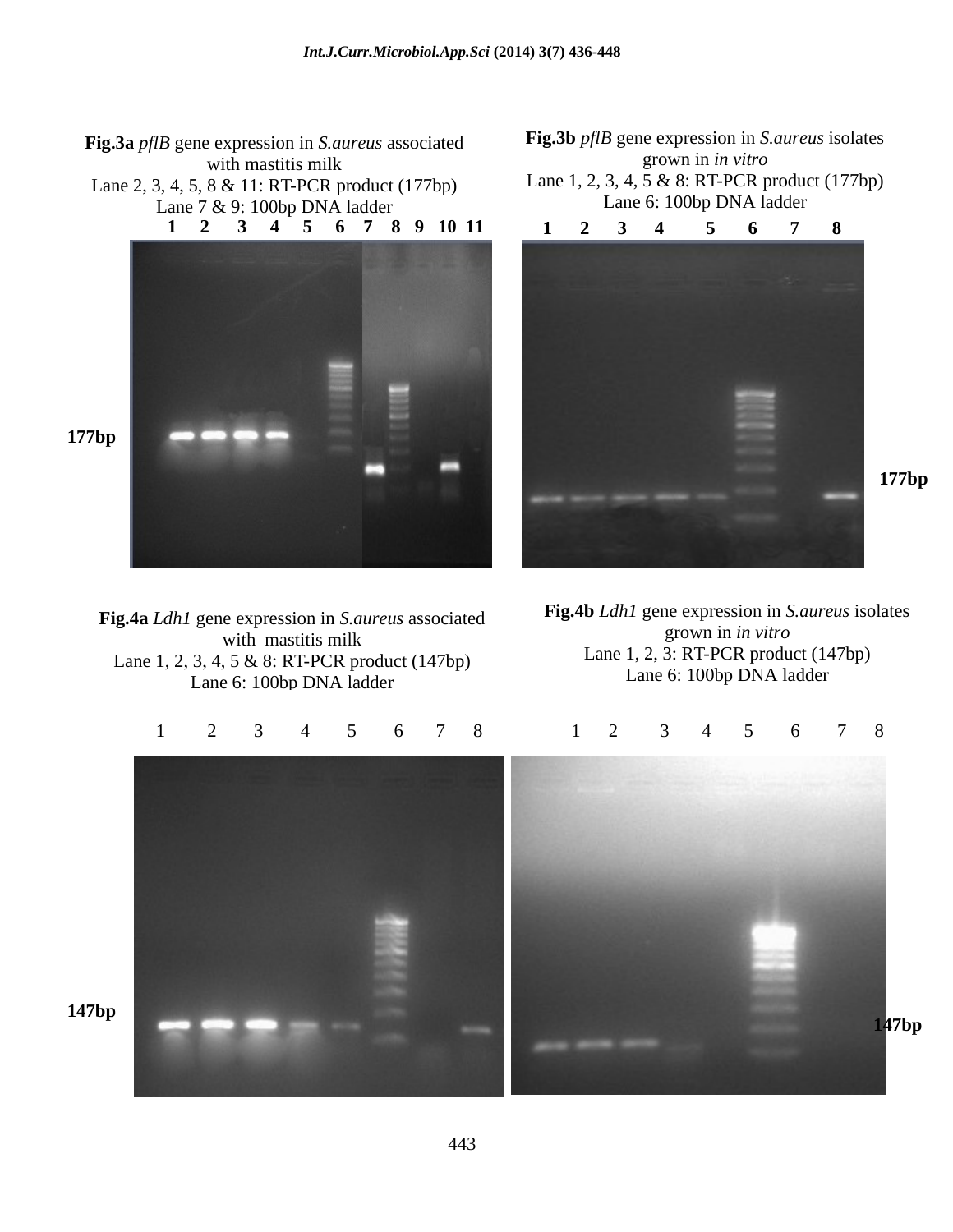







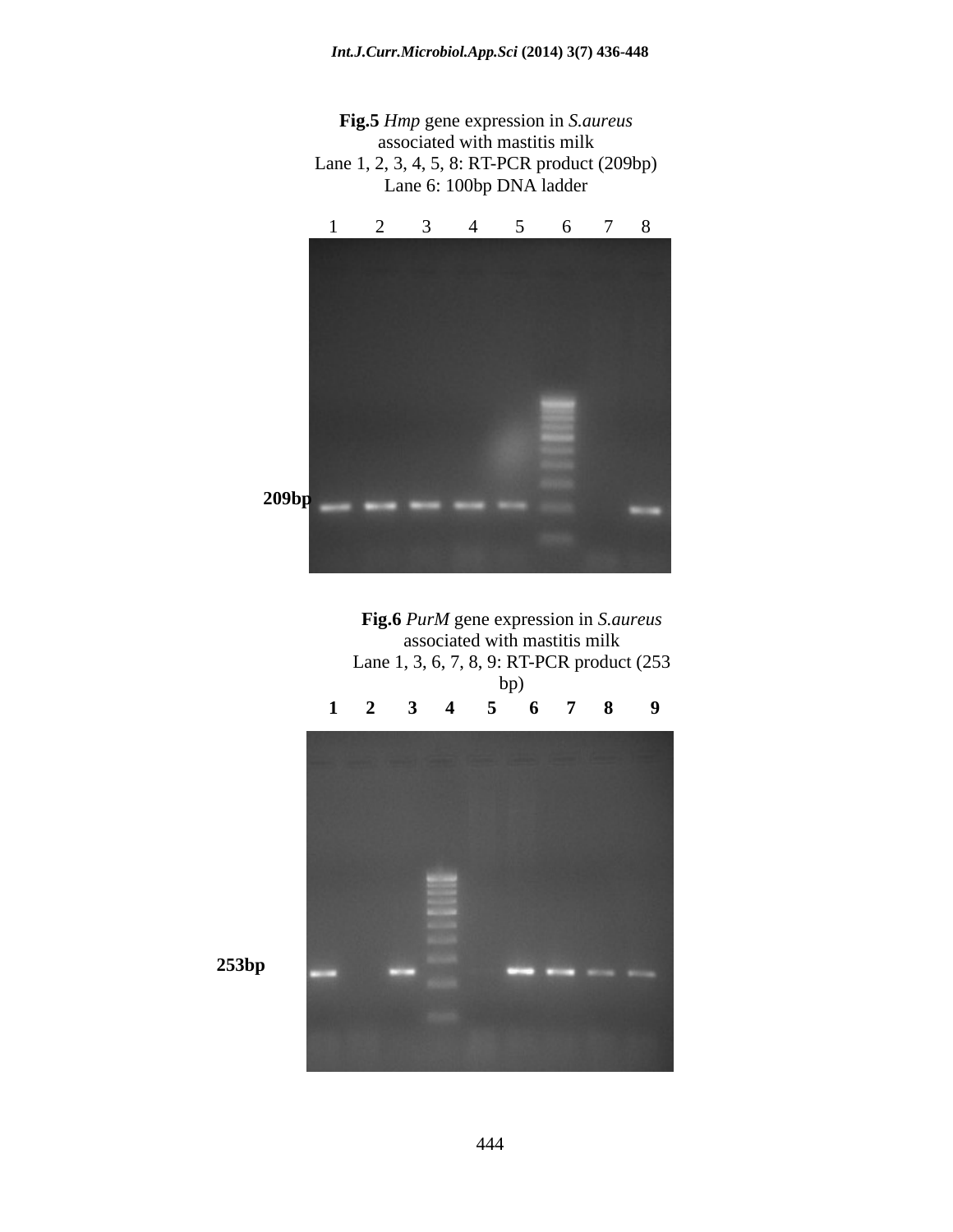**Fig.7** Screening of biofilm production by tissue culture plate (TCP) method LH, B2, 3,M1, 43 and 24 are the samples which produced biofilm C: Control; NB is non biofilm producing *S.aureus*



In comparative expression studies of SACOL0222) divergently transcribed dependent formate dehydrogenase), and proteome levels in bio-film (Resch*et al.,* appears to be an important survival reversible binding to cytochromes and *al.*, 2005). disrupts the respiratory chain (Beltran *et al.*, 2000; Moore *et al.*, 2004). S. *aureus* is *al*., 2000; Moore *et al.,* 2004). *S. aureus* is In the present study, the level of *pflB* and capable of metabolically adapting to *ldh1* gene expression was very significant nitrosative stress by expressing an NO- in *S. aureus* isolates obtained from mastitis In comparative expression studies of SACOL0222) divergently transcribed<br>planktonic cand biofilin-grown *S. aureus* from the NO-detoxitying flavohenonglobin<br>ecells, it was shown that  $pfl$ ,  $fdh$  (NAD- $(hmp)$ . L-Lactate produ

planktonic and biofilm-grown *S.aureus* from the NO-detoxifying flavohemoglobin cells, it was shown that *pfl, fdh* (NAD- (*hmp*). L-Lactate production allows *S. fhs* (formyl tetrahydrofolate synthetase) during nitrosative stress and is essential are up-regulated at the transcriptional and for virulence (Richardson *et al*., 2008). 2005). The up-regulation of *pfl* and *fdh* when *S.aureus* was subjected for NO strategy for *S.aureus* in biofilm (Leibeg*et ldh1* and pyruvate formate lyase, *PflB al*., 2011). It is also reported that *pfl* gene were the earliest and most strongly expression is linked to the nitric oxide induced enzymes. Further it is reported (NO) stress (Falko*et al*., 2008) and purine that the starvation of purine nucleotides in metabolism (Leibig*et al*., 2011). NO was milk stimulated the expression of pflB in found to inhibit aerobic respiration by *Streptococcus thermophilus* (Derzelle*et aureus* to maintain redox homeostasis Falko *et al*., (2008) recently reported that stress in *in vitro*, lactate dehydrogenase, *al*., 2005).

> in *S.aureus* isolates obtained from mastitis milk. Associated with this, increased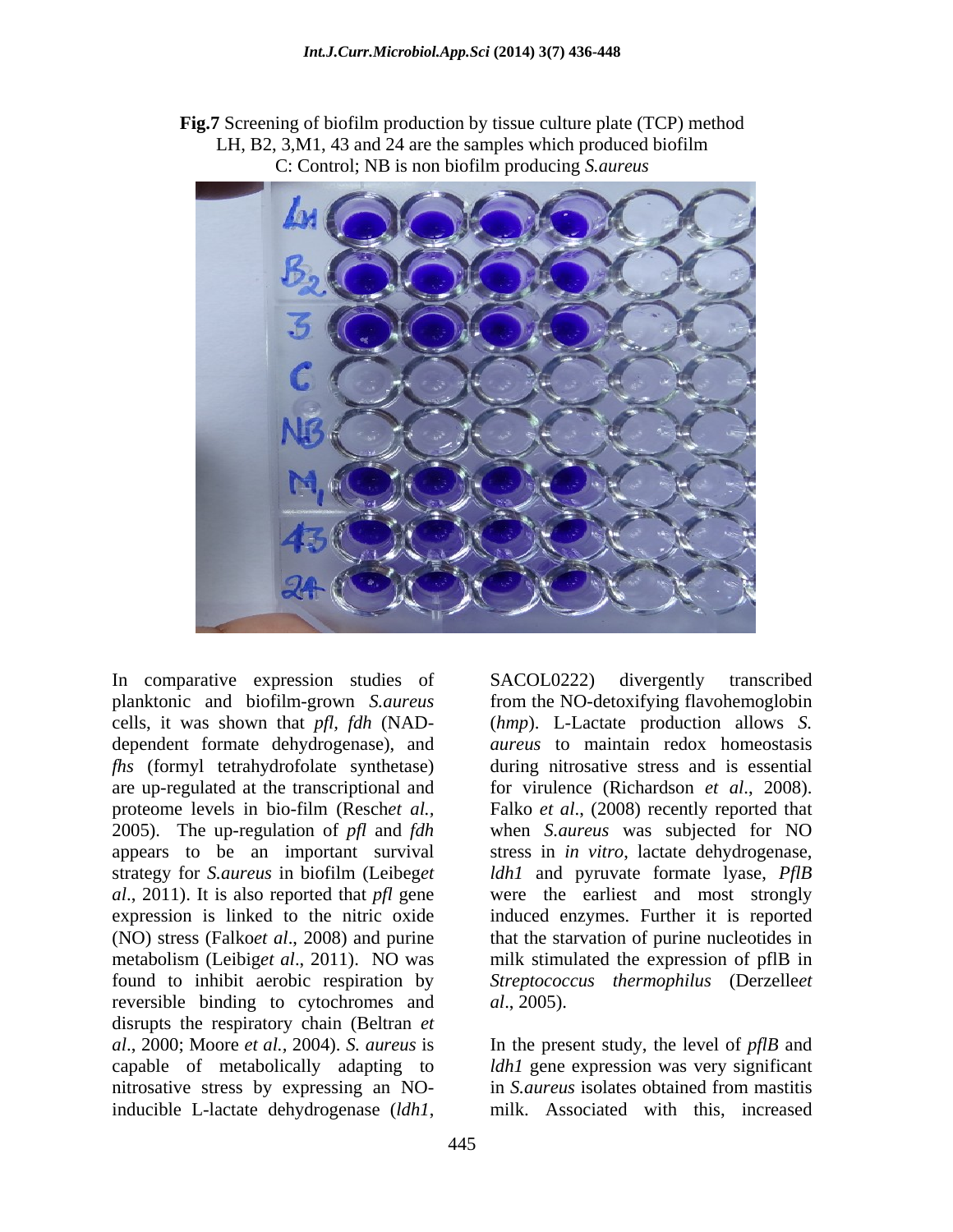expression of *Hmp* and *PurM* was also found in these isolates. *Hmp*, the gene encoding flavohemoglobin was highly The Dean, RIVER is gratefully induced when oxygen becomes limited acknowledged for his encouragement and (Lacelle *et al*., 1996) or NO is present (Moore *et al.,* 2004). Microaerobiosis and nitrosative stress appear to induce *hmp* expression in *S.aureus* (Goncalves *et al*., 2006) and is <sup>a</sup> candidate gene for the nitrosative stress. At the same time, when Montanaro. 2001. Presence of icaA and these isolates were grown in *in vitro* icaD genes and slime production in a culture the level of expression of *nfl* and collection of staphylococcal strains from culture, the level of expression of *pfl* and<br> *ldb* has come down significantly. But the catheter-associated infections.J. Clin. *ldh* has come down significantly. But the catheter-associated infection of Hun and Burl gaps was Microbiol.39: 2151–2156. expression of *Hmp* and *PurM* gene was Microbiol.39: 2151–2156. completely lost. Further, the biofilm  $\qquad$  Baselga, R., I. Albizu, M. De La Cruz, E. Del forming capacity was detected in almost all the clinical isolates of *S.aureus* where the *pflB* gene is highly expressed and also persisted during sub-culturing process.<br>This suggests that the expression of *pflB*  $\frac{4857-4862}{\text{Poltron}}$  B A M B Methur and *ldh1* is mainly due to the microaerobic<br>I.D.Duchen, Erusalimsky, and S. environment created by biofilm formation. At the same time NO stress and deficiency of purines in milk might have added to the levels of expression of *pflB* and *ldh1*. Acad. Sc.97: 14602–14607.<br>Thus, it can be concluded that the Brakstad.O.G., K. Aasbakk, and J. A. expression of *pfl* and ldh gene is mainly as Maeland. 1992. Detection of an adaptive response for the survival of the *Staphylococcus aureus* by polymerase organism through the formation of expression of *Furty* and David was also **Acknowledgements**<br>
emailing line-demonstration on a highly The Dema RiVIER is gratefully<br>
encoded when oxygen becomes limited acknowledged for his encoragement and<br>
thused when oxy

It is reported that acetate plays a very important role in the formation of biofilm. This acetate is derived from acetyl coA. Thus, increase in the level of intracellular acetyl coA levels will cause increased biofilm amounts. For the formation of acetyl coA, bacteria depends on pyruvate Ceri, H.<br>formate lives (Muschi et al. 2012) formate lyase (Mugabi *et al*., 2012). Therefore, limiting the activity of pfl can control biofilm formation through acetate metabolism. Thus, *pfl* gene product can be susceptionally clin. Microbiol.37: 1771–1776. suggested as a drug target for the

The Dean, RIVER is gratefully support for the research.

## **References**

- Arciola,C. R., L. Baldassarri, and L. Montanaro. 2001. Presence of icaA and icaD genes and slime production in a collection of staphylococcal strains from catheter-associated infections.J. Microbiol.39: 2151–2156.
- Baselga,R., I. Albizu, M. De La Cruz, E. Del Cacho, M.Barberan, and B.Amorena. 1993. Phase variation of slime production in *Staphylococcus aureus*: implications in colonization and virulence. Inf. Imm. 61: 4857 4862.
- Beltran, B.A., M. R.Mathur, J.D.Duchen,Erusalimsky, and S. Moncada.2000. The effect of nitric oxide on cell respiration: a key to understanding its role in cell survival or death.Proc. Natl. Acad. Sc.97: 14602–14607.
- biofilm. gene. J Clin Microbiol*.*30: 1654-1650. Brakstad,O.G., K. Aasbakk, and J. A. Maeland. 1992. Detection of chain reaction amplification of the nuc
	- Brouillette,E., M.Hyodo, Y. Hayakawa, D. K. R. Karaolis, and F. Malouin. 2005. 30,50- Cyclic diguanylic acid reduces the virulence of biofilm-forming *Staphylococcus aureus* strains in a mouse model of mastitis infection.Antimicrob. Agents Chemother. 49: 3109–3113.
	- Ceri, H.,M. E. Olson, C. Stremick, R. R. Read, Morck, and A. Buret.1999. The Calgary Biofilm Device: new technology for rapid determination of antibiotic susceptibilities of bacterial biofilms.J. Clin. Microbiol.37: 1771–1776.
	- Christensen, J. P., J. E.Olsen,and M. Bisgaard.1993. Ribotypes of *Salmonella enterica*serovar*Gallinarumbiovarsgallina*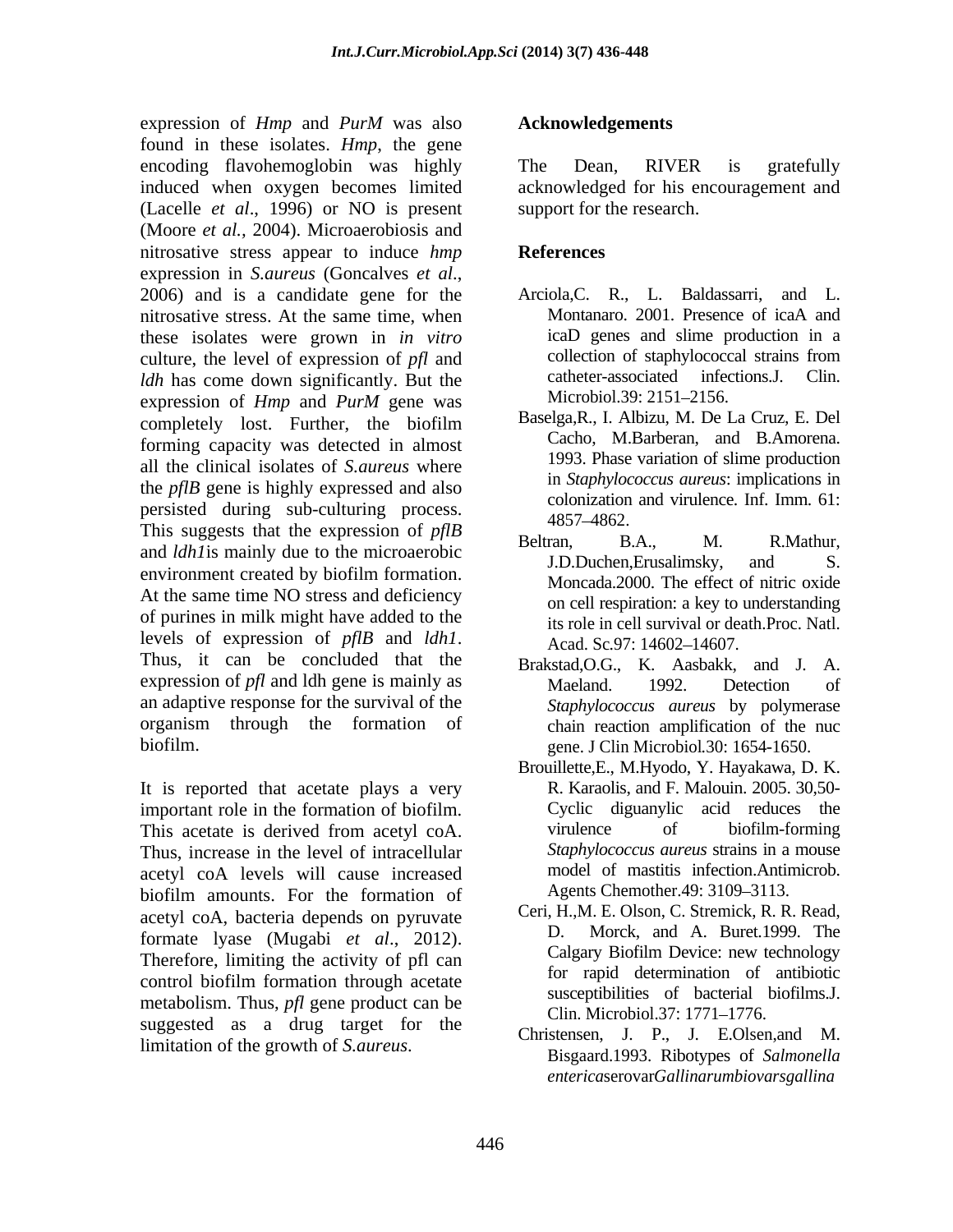*rum* and *pullorum*.Avian Pathol.22: 725- agarose gel electrophoresis.J. Virol.14: 38. 1235-1244.

- Cucarella,C., M. A. Tormo, E. Knecht, B. Amorena, I. Lasa, T.J. Foster, and J. R. protein receptors of *Staphylococcus*
- Cucarella,C., M. A. Tormo, C. Ubeda., M. P. 2004. Role of biofilm-associated protein
- Derzelle,S., A. Bolotin, M. Y.Mistou, and F. *Streptococcus thermophilus* Grown in
- Falko,H., W. Carmen, S. Fuchs, M. Liebeke, Hecker.2008. Nitric Oxide Stress Induces Comparable Protein Thiol Protection in
- Fox,L. K.,R. N. Zadoks, and C. T. Gaskins. *Staphylococcus aureus* associated with
- Fuchs,S., J. Pane-Farre, C. Kohler, M. Hecker, and S. Engelmann. 2007. Anaerobic gene
- Goncalves, V. L., L. S. Nobre, J. B. Vicente, Saraiva.2006.Flavohemoglobin requires microaerophilic conditions for nitrosative protection of *Staphylococcus aureus*. 398–407.<br>FEBS Lett. 580: 1817–1821. Milla, P., P. François, H. L. Hyyryläinen, M.
- Helling,R. B., H. M. Goodman, and H. W. Boyer. 1974. Analysis of endonuclease R-

1235-1244.

- Penades. 2002. Expression of biofilm- 1996. oxygen controlled regulation of associated protein interferes with host flavohemoglobin gene in *Bacillus* Lacelle, M., M. Kumano, K. Yamane, P. Zuber, and M. M. Nakano. flavohemoglobin gene in *Bacillus subtilis*.J.bacteriology. 178:3803-808
- *aureus* and alters the infective process.Inf. Imm.70: 3180 3186. Ahmad.2012.Supplementary Protocol for Trotonda., M. Monzon,C. Peris, B. *aureus*-Related Bacteria and Hard-to-Lyse Amorena, I. Lasa, and J. R. Penades. Lam, B., M.Simkin, and Y. Haj- Total RNA Isolation from*Staphylococcus*  Bacterial Species. NorgenBiotek Corporation, Canada.
- Bap in the pathogenesis of bovine Lee,J.C., and G. B. Pier GB. 1997. Vaccine- *Staphylococcus aureus*. Inf. Imm.72: based strategies for prevention of 2177 2185. staphylococcal diseases, P. 631 654. In K. Rul. 2005. Proteome Analysis of B. Crossley, and G. L. Archer (ed.).The staphylococci in human disease, Churchill-Livingstone. New York, N.Y.
- Milk Reveals Pyruvate Formate-Lyase as Leibig,M., M. Liebeke, D. Mader, M. Lalk, A. the Major upregulated protein.Appl. Peschel, and F. Gotz. 2011.Pyruvate Environ. Microbiol.71: 8597-8605. FormateLyase Acts as a Formate Supplier M. Lalk, S. Engelmann, andM. Anaerobiosis in *Staphylococcus aureus*. J. for Metabolic Processes during Bacteriol.193: 952–962.
- Different Responses but Mediates Mariana,N. S., S. A. Salman, V. Neela, and S. *Bacillus subtilis* and *Staphylococcus aureus*.J. Bacteriol. 190: 4997–5008. The produced by clinical isolates of 2005. Biofilm production by *aureus*. African Journal of Microbiology Zamberi.2009. Evaluation of modified Congo red agar for detection of biofilm produced by clinical isolates of methicillin- resistance *Staphylococcus aureus.* African Journal of Microbiology Research. 3(6): 330-338.
- intramammary infection.Vet. Mathur, T., S.Singhal, S. Khan, D.J. Microbiol.107: 295 299 Upadhyay, T. Fatma, and A. Rattan. 2006. expression in *Staphylococcus aureus*, J. Evaluation of three different screening Bacteriol.189: 4275 4289. methods. Indian Journal of Medical Detection of biofilm formation in the clinical isolates of Staphyloccoci: An Microbiology. 24 (I):  $25-9$ .
- M. Teixeira, and L. M. Melchior,M. B., H. Vaarkamp, and J. Fink- Gremmels.2006. Biofilms: a role in recurrent mastitis infection.Vet.J.171: 398 407.
- EcoRI fragments of DNA from lamboid Transcriptome analysis of the responses of bacteriophages and other viruses by Staphylococcus aureus to antimicrobial Milla, P., P. François, H. L. Hyyryläinen, M. Tangomo, V. Sass, H. G. Sahl, J. Schrenzel, and V. P. Kontinen. 2009. Transcriptome analysis of the responses of peptides and characterization of the roles